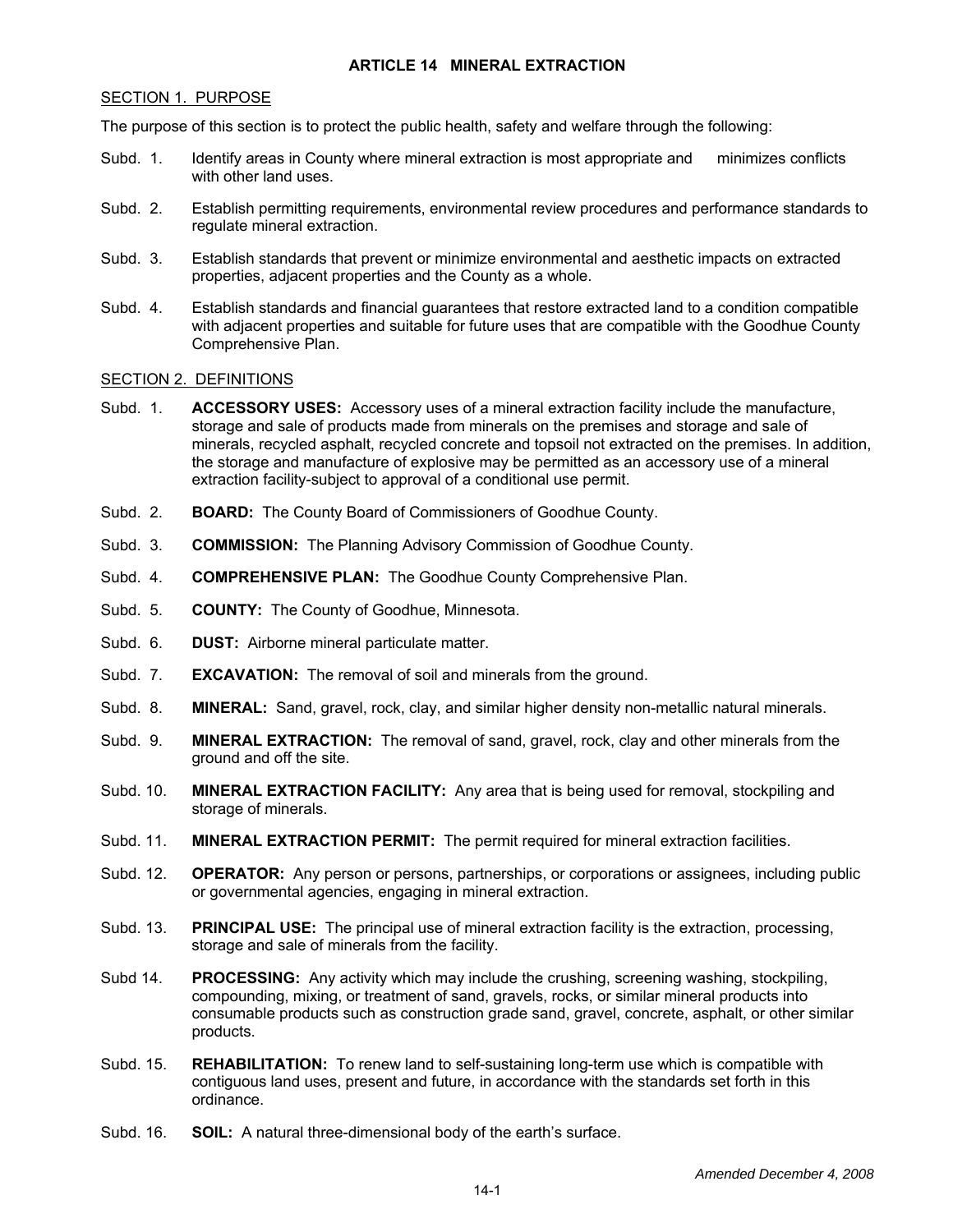- Subd. 17. **SUBJECT PROPERTY:** The land on which mineral extraction is permitted.
- Subd. 18. **TOPSOIL:** The upper portion of soils present that is the most favorable material for plant growth.
- Subd. 19. **ZONING ORDINANCE:** The Goodhue County Zoning Ordinance.

### SECTION 3. EXCEPTIONS FROM PERMIT REQUIREMENTS

A mineral extraction permit shall not be required for the following:

- Subd. 1. Excavation for structure if a building permit has been issued.
- Subd. 2. Excavation in a right-of-way, temporary easement, or utility corridor by state, county, city or township authorities in connection with construction or maintenance of public improvements.
- Subd. 3. Excavations not exceeding four hundred (400) cubic yards annually.
- Subd. 4. Excavation for agricultural purposes if the excavated material is not moved off-site.
- Subd. 5. Excavation for public utility purposes.
- Subd. 6. Temporary excavations involving mining operations associated with road construction, commonly known as temporary borrow pits, used exclusively for public infrastructure construction projects if the project is under the administration of a public entity and the contract requires erosion control, sediment containment and site restoration provisions at least as strict as those in the MPCA's NPDES General Storm Water Permit. These temporary borrow pits must be closed and restored within 24 months of the first date of work on the project.

### SECTION 4. MINERAL EXTRACTION PERMIT REQUIRED

Subd. 1. Conditional Use Permits Owners and operators of any mineral extraction facility commencing on or after the adoption of this Ordinance shall obtain a conditional use permit and shall be processed in accordance with Article 4 of this Ordinance and the additional procedures and requirements of this Article.

### Subd. 2. Land Use Permits/Registration of Existing Mineral Extraction Facilities

Persons, firms, partnerships, association, corporations, or other entities that commenced mineral extraction prior to the enactment of this Ordinance shall not be required to obtain a conditional use permit, but rather register the mineral extraction facility by obtaining a Land Use Permit from the Goodhue County Zoning Administrator. An existing mineral extraction operation shall be registered on a form as provided by the Land Use Management Department and submitted to the Zoning Administrator six (6) months after ordinance adoption of all existing Mineral Extraction Facilities.

The following items shall be submitted to the Zoning Administrator no later than eighteen (18) months after ordinance adoption:

- A. Name, address, phone number of contact person for the operator and landowner.
- B. Property boundaries by a Minnesota Licensed Land Surveyor.
- C. Existing structures.
	- D. Existing drainage and permanent water areas.
- E. Existing vegetation.
	- F. Existing wells and private sewer systems.
	- G. Acreage and complete legal description of the subject property on which the facility is located, including all contiguous property owned by the landowners.
	- H. A narrative outlining the type of material to be excavated mode of operation, estimated quantity of material to be extracted, plans for blasting, and other pertinent information to describe the existing Mineral Extraction Facility request in detail.
	- I. Estimated time frame facility has been operated, to include hours per day, days per week, months per year, number of years in operation.
	- J. A general description of surface waters, existing drainage patterns and groundwater conditions within one-quarter (1/4) mile of the subject property.
	- K. Copies of all applicable state and federal application documents and operating permits, including but not limited to, MPCA permits, wetland permits, historical and archeological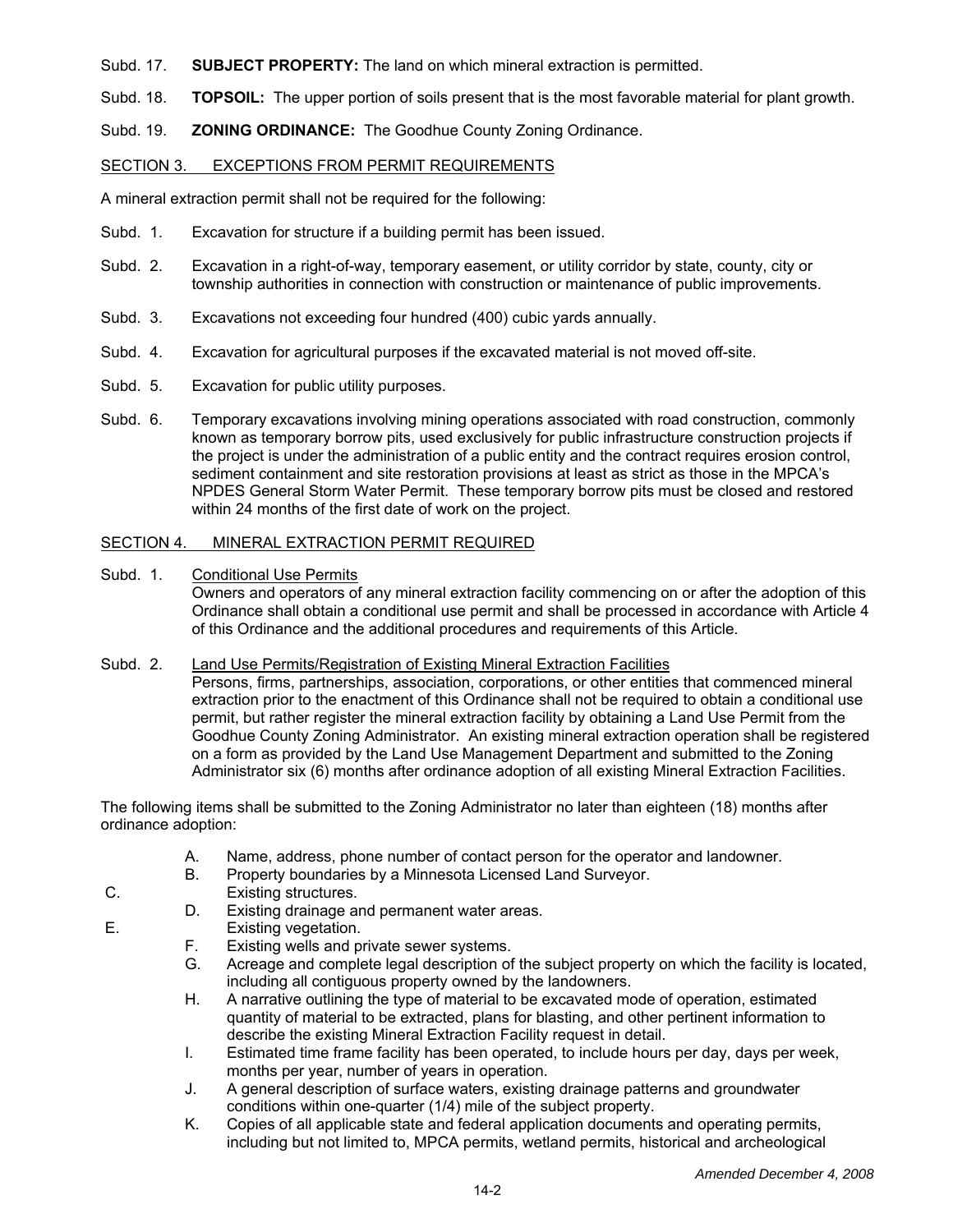permits, storm water permits issue for the existing Mineral Extraction Facility.

- L. A description of site screening, landscaping, and security fencing.
- M. A description of the site hydrology and drainage characteristics during extraction for each phase of mineral extraction including plans to control erosion, sedimentation and water quality of storm water runoff.
- N. Excavation Setbacks: No excavation shall take place within:
	- 1. Fifty (50) feet of adjoining property lines, unless written consent of the owner of the adjoining property is first secured, recorded with the County Recorder, and a copy submitted to the Zoning Administrator.
	- 2. Three hundred (300) feet of any existing dwelling or platted residential subdivision, not owned by the operator or owner, unless written consent of the owner of the adjoining property is first secured, recorded with the County Recorder and a copy submitted to the Zoning Administrator. This paragraph is not applicable for Mineral Extraction Facilities in operation before and has been used annually since a subdivision within 300 feet of the Mineral Extraction Facilities was platted.
	- 3. Fifty (50) feet to the boundary of any zone where such operations are not permitted.<br>4. Fifty (50') feet of any road right-of-way line of any existing or platted street, road, or
	- Fifty (50') feet of any road right-of-way line of any existing or platted street, road, or highway, unless written consent by the adjacent road authority with jurisdiction over right-of-way and a copy submitted to the Zoning Administrator.
	- 5. No mining activities, (including stockpiling) shall take place within fifty (50) feet of adjoining property lines, except for visual screening, reclamation, and berming of overburden material, unless written consent of the owner of the adjoining property is first secured, recorded with the County Recorder, and a copy submitted to the Zoning Administrator; fifty (50) feet of any road right-of-way of any existing or platted street, road or highway, unless written consent by the adjacent road authority having jurisdiction over the right-of-way. Only berm construction and vegetative screening maintenance activities may occur in the 50 ft. buffer.
- Subd. 4. As a condition of registration, Goodhue County staff has the right to access the subject property after providing reasonable notice to the operator.
- Subd. 5. Mining operations shall be conducted so active extraction operation of the existing Mineral Extraction Facility exposes no more than forty (40) acres at any one time, unless approved by county staff.

# SECTION 5. CONDITIONAL USE PERMIT APPLICATION REQUIREMENTS FOR NEW MINERAL EXTRACTION FACILITIES

- Subd. 1. Application Form: An application for a mineral extraction permit shall be submitted to the County on a form supplied by the County. Information shall include but not be limited to the following:
	- A. The following maps of the entire site and to include areas within five hundred feet (500') of the site. All maps shall be drawn at a scale of one-inch (1") to two hundred feet (200') unless otherwise stated below:

Map A- Existing conditions to include:

- 1. Property boundaries to be surveyed by a Minnesota Licensed Land Surveyor.
- 2. A survey which provides contour lines at five (5) foot intervals.<br>3. Existing vegetation.
- 3. Existing vegetation.<br>4. Existing drainage are
- Existing drainage and permanent water areas.
- 5. Existing structures.
- 6. Existing wells and private sewer systems.<br>7. Existing pipelines, power lines and other u
- Existing pipelines, power lines and other utilities.
- 8. Easements affecting the permitted property.
- 9. Adjacent public road right-of-way.<br>10. Existing access points to public ro
- Existing access points to public roads.

### Map B – Proposed operations to include:

- 1. Property boundaries to be surveyed by a Minnesota Licensed Land Surveyor.<br>2. Structures to be erected.
- 2. Structures to be erected.<br>3. Location of sites to be minu
- Location of sites to be mined showing depth of proposed excavation.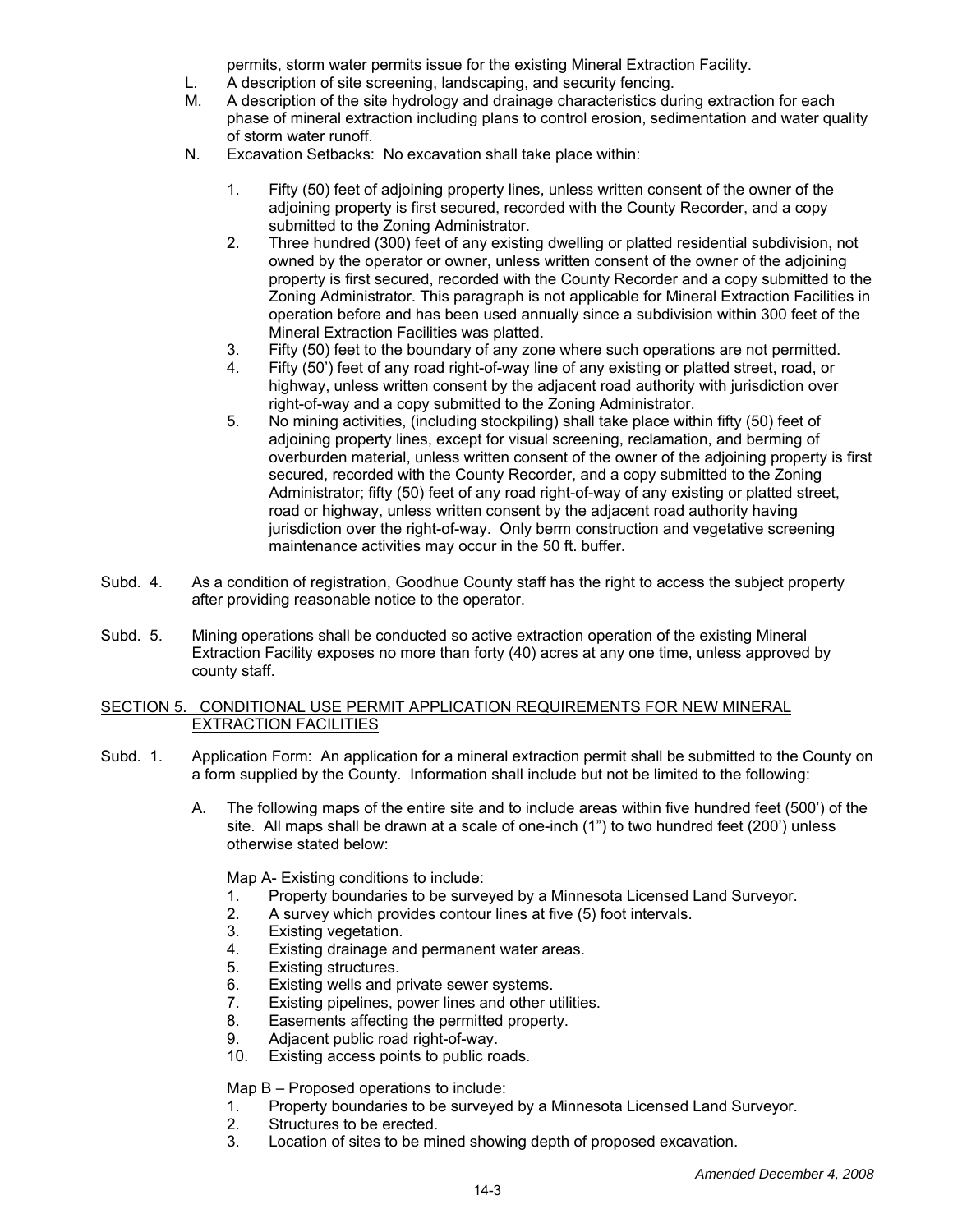- 4. Location of tailing (strippings or overburden) deposits showing maximum height of deposits.
- 5. Location of processing areas and machinery to be used in the mining operation.
- 6. Location of storage of mined materials, showing height of storage deposits.
- 7. Location of vehicle parking.<br>8. Location of storage of explo
- Location of storage of explosives.
- 9. Erosion and sediment control structures.<br>10. Vehicle Weight leaving the Mineral Extra
- 10. Vehicle Weight leaving the Mineral Extraction Facility.<br>11. Drainage Plan (if revising existing drainage patterns).
- Drainage Plan (if revising existing drainage patterns).
- 12. Proposed internal road system including typical cross sections.
- 13. Proposed new access points to adjacent public roads.
- 14. Proposed haul routes of vehicles removing material from the pit including current spring weight restrictions on the proposed routes.

Map C – Restoration plan to include:

- 1. Property boundaries to be surveyed by a Minnesota Licensed Land Surveyor.
- 2. Final grade of proposed site showing elevations and contour lines at five (5) foot intervals.
- 3. Location and species of vegetation to be replanted.
- 4. Location and nature of any structure to be erected in relation to the end use plan.<br>5. Proposed improvements such as roads, paths, ponds, etc.
- 5. Proposed improvements such as roads, paths, ponds, etc.
- B. Name, address, phone number, of contact person for the operator.
- C. Name, address, phone number of landowner.
- D. Acreage and complete legal description of the subject property, on which the facility will be located, including all contiguous property owned by the landowners.
- E. A narrative outlining the type of material to be excavated, mode of operation, estimated quantity of material to be extracted, plans for blasting, and other pertinent information to explain the request in detail.
- F. Estimated time frame to operate facility, to include hours per day, days per week, months per year, number of years in operation.
- G. A description of all vehicles and equipment estimated to be used by the operator in the operation of the facility.
- H. A description of the estimated average daily and peak daily number of vehicles assessing the facility. If more than one access to the pit is proposed to the Mineral Extraction facility, provide a breakdown of anticipated average daily and peak number of vehicles using each access.
- I. Any other information or documentation required for issuance of a conditional use permit under Article 4 of this Ordinance.
- Subd. 2. Supporting Documentation. Every application for a mineral extraction permit shall include submission of supporting documentation, which shall include, but is not limited to the following:
	- A. A description of existing land uses on the subject property.
	- B. A description of land use designations in the Comprehensive Plan and zoning classifications of the subject property.
	- C. A description of the soil, vegetation, mineral content and topography of the subject property. A minimum of three (3) soil boring logs representative of the site and a description of the subsurface materials on the subject property must be submitted.
	- D. A general description of surface waters, existing drainage patterns and groundwater conditions within one-quarter (1/4) mile of the subject property.
	- E. A general description of the depth, quantity, quality and intended uses of the mineral deposits on the subject property.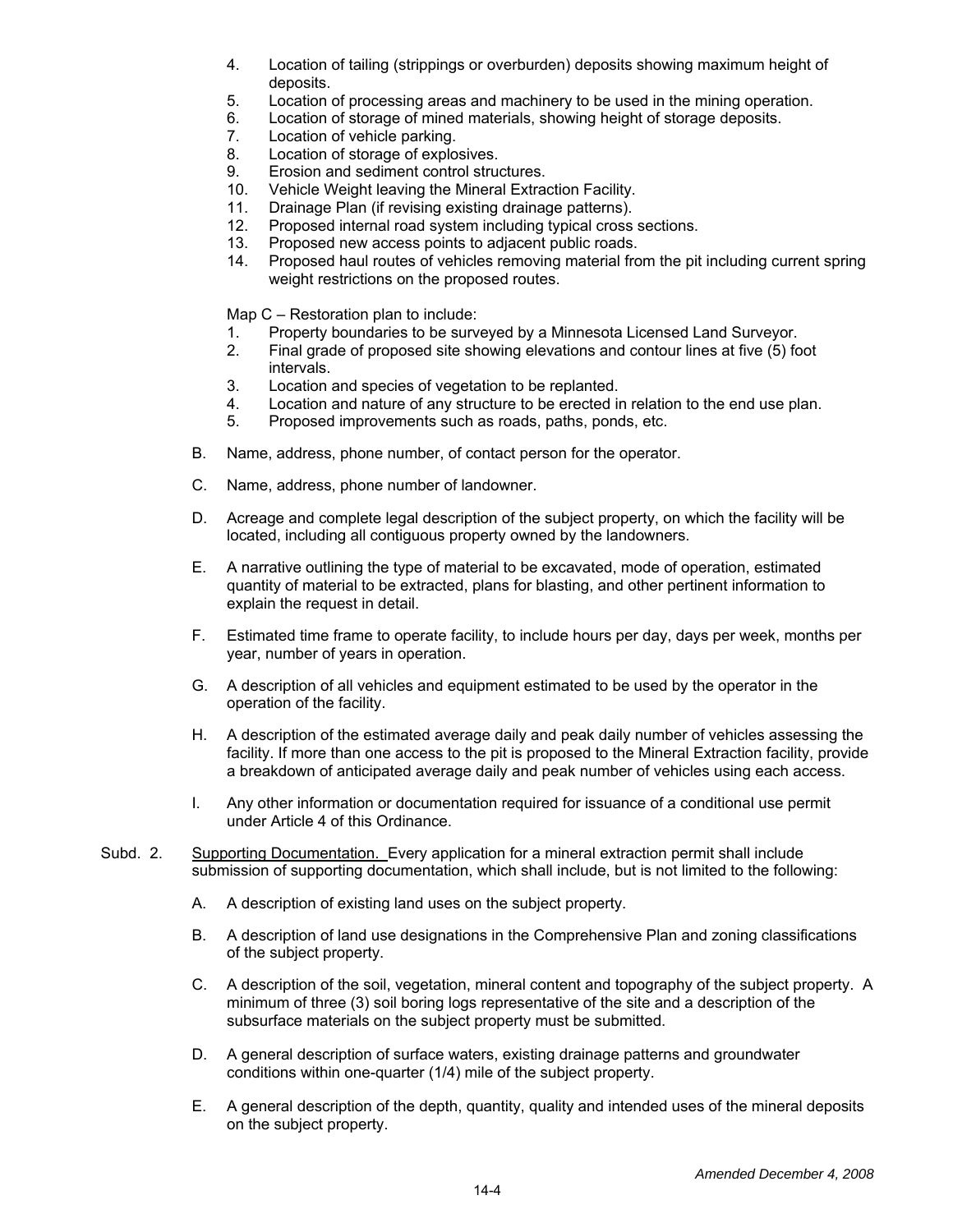- F. Copies of all applicable state and federal application documents and operating permits, including but not limited to, MPCA permits, wetland permits (Minnesota Wetland Conservation Act and/or Corps. of Engineers), Historical and Archeological permits Storm Water Permits, and the required EAW for subject property over forty (40) acres.
- G. A description of the site hydrology and drainage characteristics during extraction for each phase of mineral extraction including plans to control erosion, sedimentation and water quality of storm water runoff.
- H. If there are any proposed changes to the existing drainage patterns, include proposed mitigation plans to control down stream off site damage caused by any increase to the natural flow of water or any diversion of the existing natural flow of water.
- I. A description of actions to be taken to mitigate potential impacts resulting from mineral extraction and processing, including potential impact related to; wetlands, erosion, noise, air pollution, surface water contamination, traffic, dust or vibrations.
- J. A description of site screening, landscaping and security fencing.
- K. Site rehabilitation plans for each phase of operation and upon completion of mineral extraction on the subject property.
- L. A description of the method in which complaints about any aspect of the mineral extraction facility operation or off-site transportation are to be received and the method which complaints are to be resolved.
- M. A plan for groundwater quality protection. The plan shall include a minimum of three (3) borings showing depth to groundwater. If groundwater is not encountered at a depth of fifteen (15) feet below the bottom of the proposed pit floor, the applicant need not extend borings any further. The Planning Commission reserves the right to require additional borings if necessary.
- N. A minimum of three (3) cross-sections showing the extent of overburden, extent of mineral deposits, the water table, and any evidence of the water table in the past.
- O. Description of methods to control the weight of the vehicles leaving the pit and the methods to insure vehicles do not travel on roads with weight limits lower than the weight of the vehicles.
- P. Description of methods to prevent mud and debris from being tracked onto public roads.

# Subd. 3. Permitting Procedure for Conditional Use Permits:

- A. Application. A request for a mineral extraction conditional use permit, as provided within this Ordinance, shall be filed with the Zoning Administrator on an official application form, the required application fee shall be paid, and a deposit made to reimburse the County for its outof-pocket costs in processing the application. The application shall also be accompanied by twenty four (24) copies of detailed written and graphic materials fully explaining the proposed change, development, or use as specified under Section 5. The Zoning Administrator shall refer the application along with all related information, to the County Planning Advisory Commission for consideration.
- B. Notice. The Zoning Administrator shall notice a public hearing as specified in Section 3 of Article 4 of this Ordinance.
- C. Additional Information. The Planning Commission and County staff shall have the authority to request additional information from the applicant or to retain expert testimony with the consent and at the expense of the applicant if said information is declared to be necessary by the County to review the request or to establish performance conditions in relation to this Ordinance.
- D. Referrals. The Planning Commission, County staff, and County Board may refer the application for review and comment to other agencies, including but not limited to the Soil and Water Conservation District and the Minnesota Pollution Control Agency.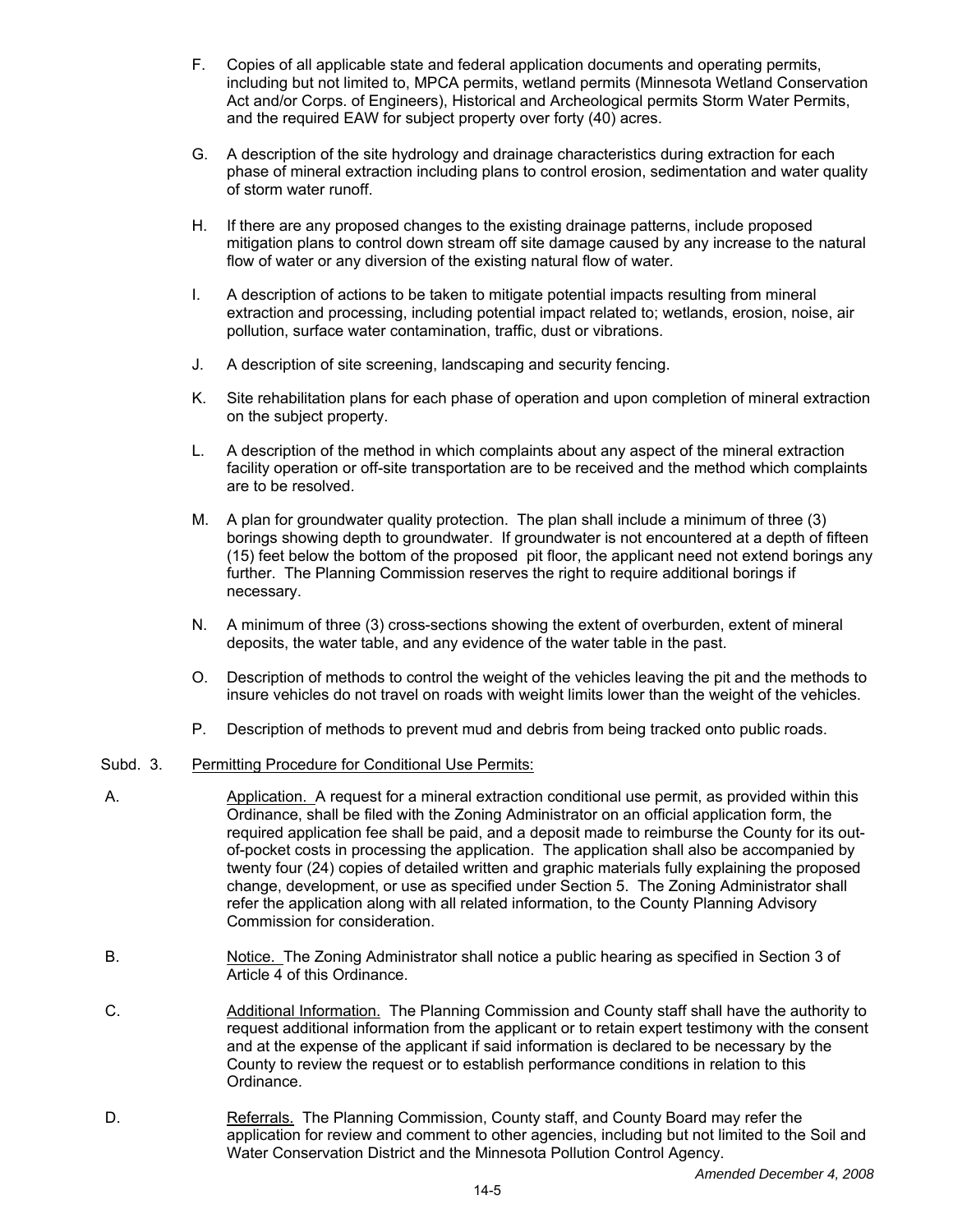- E. Recommendation. The Planning Commission shall make a finding of fact and recommend such actions or conditions relating to the request to the County Board. The County may impose such additional restrictions or conditions as deemed necessary to protect the public interest. These conditions may include, but are not limited to the following:
	- 1. Matters relating to the appearance of the Mineral Extraction Facility.<br>2. Hours of operation.
	- Hours of operation.
- 3. Increasing setbacks.
	- 4. Blasting notifications and frequency.<br>5. Limiting the height, size or location of
	- 5. Limiting the height, size or location of buildings and stockpiles.<br>6. Controlling the location and number of vehicle access points
	- Controlling the location and number of vehicle access points.
	- 7. Increasing street width and improving access conditions, including turn lanes, bypass lanes, etc.
	- 8. Increasing the number of required off street parking spaces.
	- 9. Limiting the number, size, location, or lighting of signs.<br>10. Reguiring diking, berming, fencing, screening, landscar
	- Requiring diking, berming, fencing, screening, landscaping, or other facilities to protect adjacent or nearby property.
	- 11. Designating sites for open space.
	- 12. Delineating the area to be mined, total size and open area at any one time.
	- 13. Requiring phased rehabilitation.
	- 14. Requiring financial security to guarantee compliance with the conditions of approval.
	- 15. Water quality monitoring.<br>16. On and off site improvem
	- 16. On and off site improvements to mitigate impacts caused by revisions to the natural flow of surface waters.

 F. County Board's Action and Findings. The County Board shall approve, modify, or deny the request and state the findings of its actions. Approval of a Conditional Use Permit shall require passage by majority vote of the full County Board. The Zoning Administrator shall notify the applicant of the County Board's action.

- G. Reapplication/Lapse of Conditional Use Permit. The Board shall not accept reapplication for the same or substantially same Conditional Use Permit within six (6) months of denial.
- H. Amended Conditional Use Permit. Any change to the operations or use of the land approved under a current conditional use permit shall require an amended conditional use permit and all procedures shall apply as if a new permit were being issued.

#### SECTION 6. APPLICATION REQUIREMENTS FOR REGISTRATION/LAND USE PERMITS AND CONDITIONAL USE PERMITS

- Subd. 1. Security. The County shall require the applicant or owner of the property on which the mineral extraction is occurring, to post a letter of credit, bond, or cash escrow in such form and sum as determined by the Board as part of the permit. The security shall be sufficient to reimburse the following costs:
	- A. Costs of bringing the operation into compliance with the mineral extraction permit requirements including site monitoring and enforcement costs.
	- B. Extraordinary costs of repairing roads due to the special burden resulting from the hauling of materials and traffic associated with the operation.
- C. Site restoration.
	- D. Costs the county may incur in enforcing the terms of the conditional use permit, and land use permit, including attorney's fees.
	- E. Bonds shall be for a minimum of one (1) year and shall include a provision for notification to the County at least thirty (30) days prior to cancellation or non-renewal.
- Subd. 2. Annual Registration. Annual registration of all mineral extraction facility permits is required. The purpose of the annual registration is to maintain an updated listing of active mineral extraction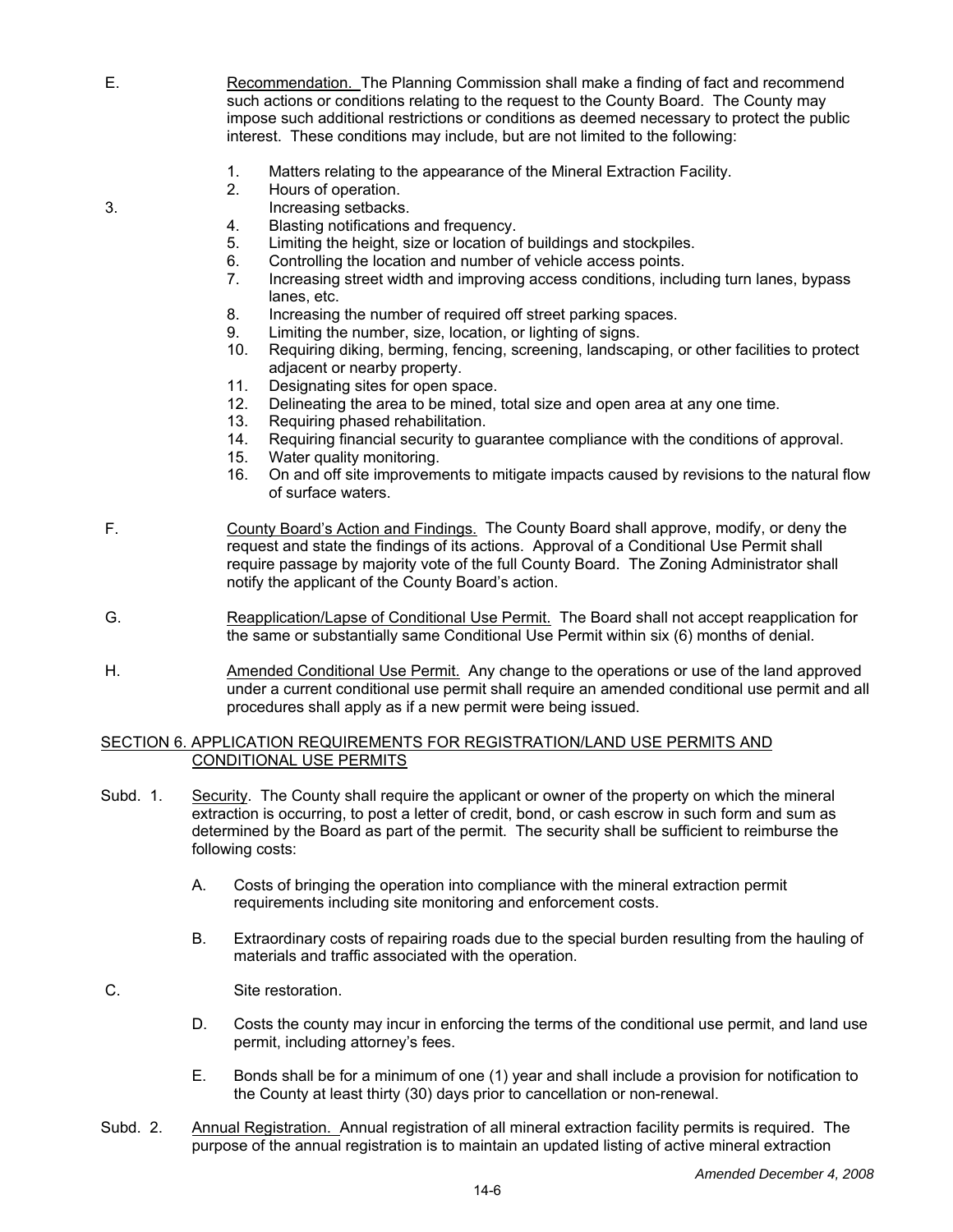facilities in the County, to decertify any permits where the activity has ceased, to monitor compliance with the conditions of approval and to review the applicability of the conditions and to review bonding requirements. Permit holders must complete and return registration forms provided by the County. Failure to maintain registration shall be cause for revocation of the permit. Other Goodhue County conditional use permits may expire if there is no activity authorized under the permit within one (1) year of permit approval. Conditional use permits and land use permits for mineral extraction facilities will not automatically expire because there is no activity as authorized with in a year's time as long as the permitee complies with the annual registration specified herein. Annual registration is done administratively by the Zoning Administrator and will not require a review by the Planning Commission or the Board of Commissioners provided all conditions are being met and the activity meets all standards as outlined in this Ordinance.

- Subd. 3. Use Restrictions. The following uses are prohibited unless specifically authorized in the mineral extraction permit:
	- A. The production or manufacturing of veneer stone, sills, lintels, out flagstone, hearthstones, paving stone and similar architectural or structural stone, and the storing or stockpiling of such products on the site.
	- B. The manufacture of concrete building blocks or other similar blocks permanent ready-mixed concrete, or permanent asphalt production plants and any similar production or manufacturing processes.
- Subd. 4. Mineral Extraction Facilities Performance Standards . The following performance standards apply to all mineral extraction facilities in the County:
	- A. Recommended Hours of Operation. Mineral extraction facilities shall operate only between the hours of 6:00 a.m. and 10:00 p.m., Monday through Saturday unless specified otherwise in the conditional use permit for the facility.
		- 1. Operators are allowed a maximum of five (5) one-day extensions to the hours of operation for evening work in a calendar year. Operators must notify the County three working days in advance of the proposed extension.
		- 2. Other exceptions to the hours of operation must be approved by the County Zoning Administrator. Approval may only be granted in conjunction with the furnishing of material for a public improvement, public safety or a public good project, that is underway during hours that the mineral extraction facility is not otherwise allowed to operate. Approval will be limited to those functions that cannot occur during normal hours of operation.
	- B. Fencing. Fencing, signs, and barriers are required around ponding areas and steep sloped excavation areas unless, because of their location they are not deemed to create a safety hazard.
	- C. Access. The permittee must obtain a permit from the road authority for all proposed new access points to public roads. The road authority may restrict the weight of vehicles allowed to use any permitted access.
	- D. Roadway Dust Control. Operators shall be responsible for providing dust control on gravel roads that are the primary routes to or from a mineral excavation facility. Unless waived by the County Board in lieu of other remedies, watering roadways will be required when conditions warrant it and the number of one-way truck trips from a particular mineral excavation facility exceeds three (3) per hour.
	- E. Mineral Extraction Facility Dust Control. The County may require dust control in a facility when it is determined that airborne dust from extraction areas, processing activities, stockpiles or internal roadways creates a public nuisance. Other remedies to control dust may include berming, landscaping, and enclosures for processing equipment. All equipment used for mining operations shall be constructed, maintained, and operated in such a manner as to minimize, as far as practicable, dust conditions which are injurious or substantially annoying to persons living within six hundred feet (600') of the mining operations lot line. All internal roads and access roads from mining operations to public highways, roads, or streets or to adjoining property shall be paved or surfaced with gravel to minimize dust conditions.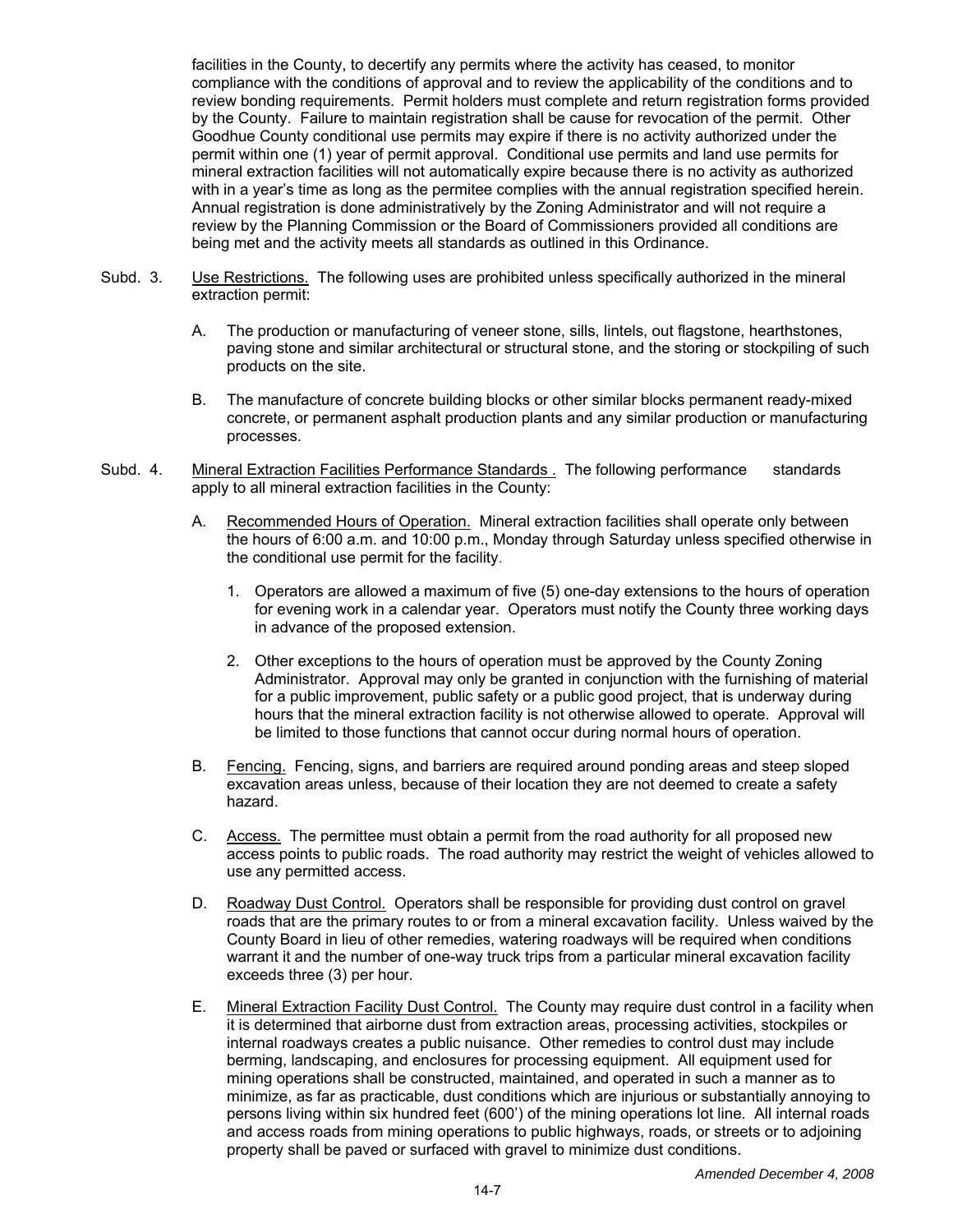- F. Noise. Maximum noise levels at the facility will be consistent with the standards established by the Minnesota Pollution Control Agency,
- G. Vibration. Operators shall use all practical means to eliminate adverse impacts on adjacent properties from vibration of equipment according to all Federal and State laws, rules and statutes.
- H. Air Quality/Water Quality. All activities on the mineral extraction facility will be conducted in a manner consistent with the Minnesota Pollution Control Agency's operating permits.
- I. Water Resources. The mineral extraction operation shall not allow surface water to leave the site in a manner that causes flooding, erosion, or alteration of natural drainage patterns. The mineral extraction operation shall not adversely affect the quantity and quality of surface or subsurface water. Surface water leaving the site shall be of equal quality as water originating off site before it passes through the site. The operator shall perform any water treatment necessary to comply with this provision.
- J. Screening. To minimize problems of dust and noise and to shield mining operations from public view, a screening barrier may be required between the mining site and adjacent properties. A screening barrier may be required between the mineral extraction facility and any public road. Screening barriers shall be subject to the approval of the permitting authority.
- K. Unauthorized Storage. Vehicles, equipment, or materials not associated with the mineral extraction facility or not in operable condition may not be kept or stored at the facility.
- L. Setbacks. The following minimum setbacks shall be maintained from property boundaries:
	- 1. Fifty (50) feet of adjoining property lines, unless written consent of the owner of the adjoining property is first secured recorded with the county recorder and a copy submitted to the Zoning Administrator.
	- 2. Three hundred (300) feet of any existing dwelling or platted residential subdivision, not owned by the operator or owner, unless written consent of the owner of the adjoining property is first secured, recorded with the county recorder and a copy submitted to the Zoning Administrator. This paragraph is not applicable for Mineral Extraction Facilities in operation before and has been used annually since a subdivision within 300 feet of the Mineral Extraction Facilities was platted.
	- 3. Fifty (50) feet to the boundary of any zone where such operations are not permitted.
	- 4. Fifty (50') feet of any road right-of-way line of any existing or platted street, road, or highway, unless written consent by the adjacent road authority with jurisdiction over rightof-way and a copy submitted to the Zoning Administrator.
	- 5. No mining activities, (including stockpiling) shall take place within fifty (50) feet of adjoining property lines, except for visual screening, reclamation, and berming of overburden material unless written consent of the owner of the adjoining property is first secured recorded with the county recorder and a copy submitted to the Zoning Administrator; fifty (50) feet of any road right-of-way of any existing or platted street, road or highway, unless written consent by the adjacent road authority having jurisdiction over the right-of-way. Only berm construction and vegetative screening maintenance activities may occur in the 50 ft. buffer.
- M. Phasing. Phasing plans must be prepared for all mineral extraction facilities. The proposed size of the extraction, processing, staging, and stockpiling operations are to be identified. Size of each operation may be limited by the permit approving authority.
- N. Weed Control. The operators shall be required to control noxious weeds and mow or harvest other vegetation to maintain reasonable appearance of the site.
- O. Waste Disposal. Any waste generated from the mining operation, including waste from vehicle or equipment maintenance, shall be disposed of in accordance with Federal, State,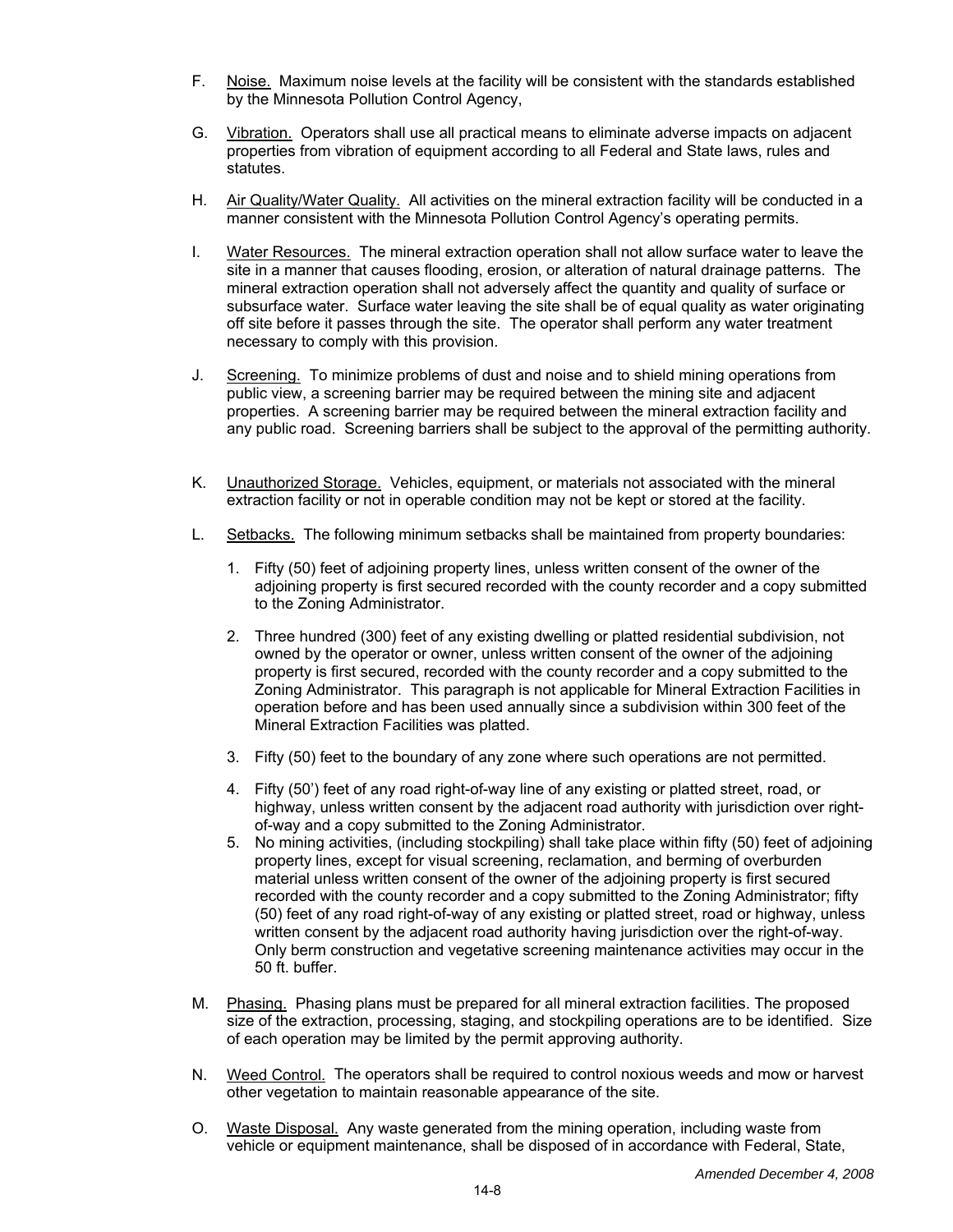and County requirements.

- 1. Portable asphalt and concrete plants to be approved on a per project basis by the permitting authority.
- 2. An estimate of the amount of recycled concrete and asphalt material to be processed must be submitted. An estimate of the time required and the amount required to be stockpiled before being processed must be submitted.
- P. Water Quality Monitoring. Water Quality monitoring shall be performed when required by the MPCA.
- Q. General Compliance. The operators must comply with all other federal, state, regional, county, and local laws and regulations applicable to the operation of the mineral extraction facility, including but not limited to floodplain management regulations, shoreland management regulations, and Zoning Ordinance regulations.
- R. Additional Regulations. The County may impose additional regulations and requirements to the mineral extraction facility to protect the public health, safety, and welfare.
- S. Land Rehabilitation. Land rehabilitation plans for mineral extraction permits must include the grading plans, topsoil replacement, seeding, mulching, erosion control, and sedimentation control specifications for each phase and the final restoration. The following minimum standards and conditions apply:
	- 1. For gravel pits, final grades may not exceed one (1) vertical to three (3) horizontal slope except for rehabilitated areas in existence at the time of adoption of this Ordinance. In completing final grading in each phase, the top of the slope may begin twenty (20) feet from property lines.

 For rock quarries, the permittee shall submit a plan to explain how the quarries are to be rehabilitated.

- 2. A minimum of three (3) inches of topsoil shall be placed on all graded surfaces.
- 3. Seeding and mulching shall be consistent with Minnesota Department of Transportation specifications for rights-of-way. Areas returned to agricultural production are exempt from the seeding and mulching requirements.
- 4. Soil restoration, seeding, and mulching must occur within each phase as soon as final grades, or interim grades identified in the phasing plans, have been reached.
- 5. Soil erosion and sedimentation control measures shall be consistent with MPCA's Protecting Water Quality in Urban Areas and MPCA's General Storm Water Permit.
- 6. Unless otherwise amended or approved by the County, all final grades and site restoration efforts shall be consistent with the Rehabilitation Plan.
- 7. Within twelve (12) months after completion of mineral extraction or after termination of the permit, all equipment, vehicles, machinery, materials, and debris shall be removed from the subject property.
- 8. Within twelve (12) months after completion of mineral extraction or after termination of the permit, site rehabilitation must be completed. Failure to annually register the mineral extraction facility will be considered termination of the mineral extraction facility and the twelve (12) month period begins.
- 9. All water areas resulting from excavation shall be addressed upon rehabilitation of the site. In unique instances where the County Board has reviewed proposals for water bodies at the time of approval of the overall plan and has determined that such would be appropriate as an open space or recreational amenity in subsequent reuse of the site, water bodies may be permitted.